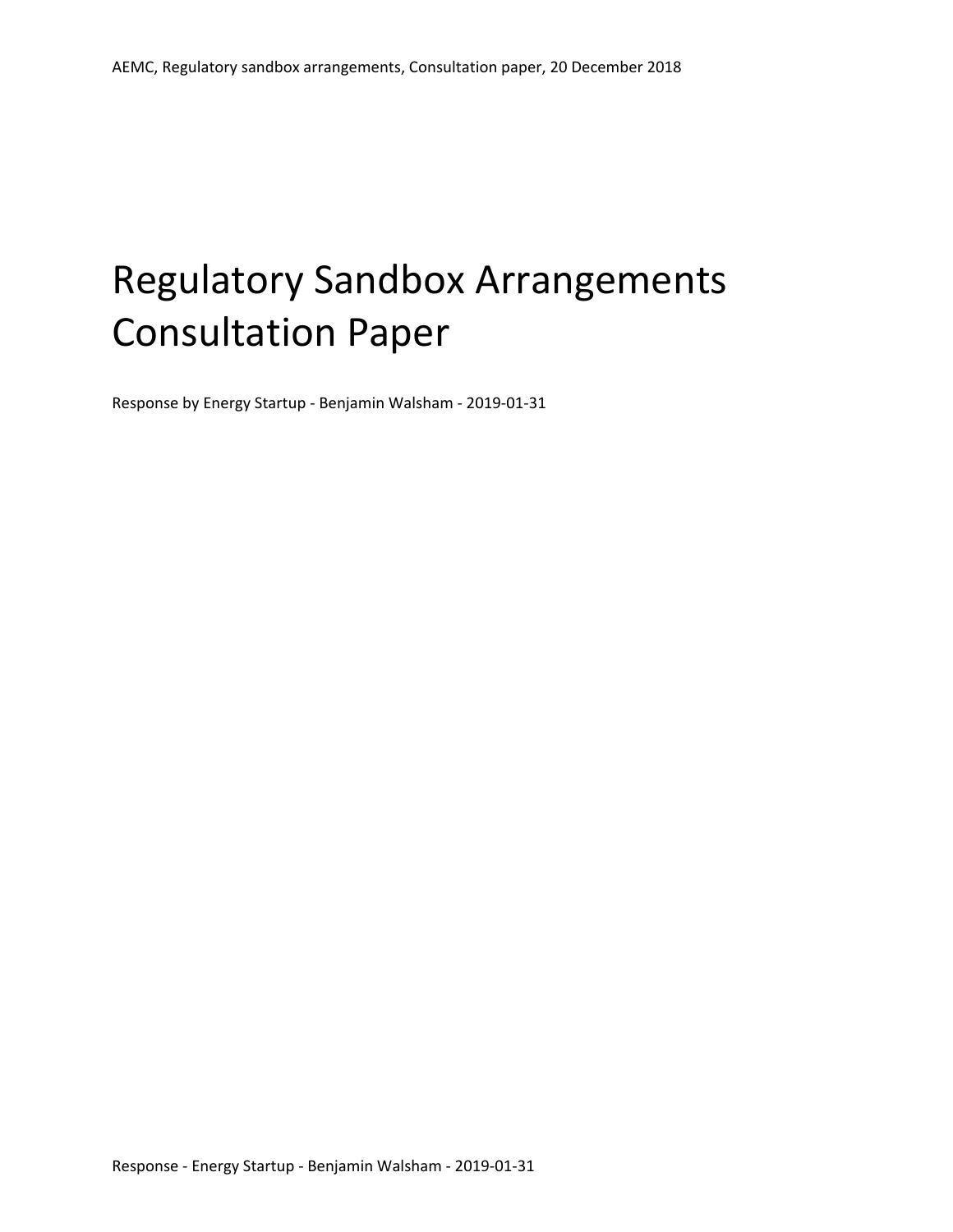#### **Introduction**

Thank you for this opportunity to provide input into this project.

As an organisation seeking to develop innovative energy products and technology, the ability to navigate the regulatory framework is of paramount importance, and a significant challenge. At the same time, the development of our products is occasionally constrained or complicated due to unintended consequences of regulations that were developed for a technological and social environment that is vastly different to today.

We see clear and obvious value in a regulatory sandbox.

## QUESTION 1: OTHER SANDBOX EXAMPLES

*Are there other examples of regulatory sandbox arrangements that are relevant when considering these arrangements for the NEM?*

No comment.

# QUESTION 2: OTHER RELEVANT TRIALS

*What other proof-of-concept trials are relevant when considering formal regulatory sandbox arrangements for the NEM?*

It is important to consider what is NOT included here. These are large-scale trials, with many of the benefits and advantages accruing to parties who would likely be performing the trials even without additional support from regulatory bodies.

None of the trials being performed directly benefit customers. (Note that we accept that these trials have broad value to the industry, and indirect customer benefits.)

## QUESTION 3: BARRIERS TO PROOF-OF-CONCEPT TRIALS

- *a) Are proof-of-concept trials being inhibited by current market regulation or processes?*
- *b) If so, what are the potential barriers to proof-of-concept trials that might be addressed by a regulatory sandbox initiative?*

Yes.

There is no question that proof-of-concept trials are being inhibited by current market regulation or process. The challenges are not simply that regulation is prohibitive (although in many cases it is), but that the regulation is large, complex and bureaucratic. Trials do not even begin, as the risks and costs associated with compliance are prohibitive.

We strongly support the concept of "access to guidance on the regulatory framework". If well implemented this could clarify the elements of regulation that are applicable to specific initiatives, reducing risk of projects.

One specific barrier that a regulatory sandbox concept could address is unintended consequences of existing regulation. Rules are intended to support an outcome and are based on the assumptions that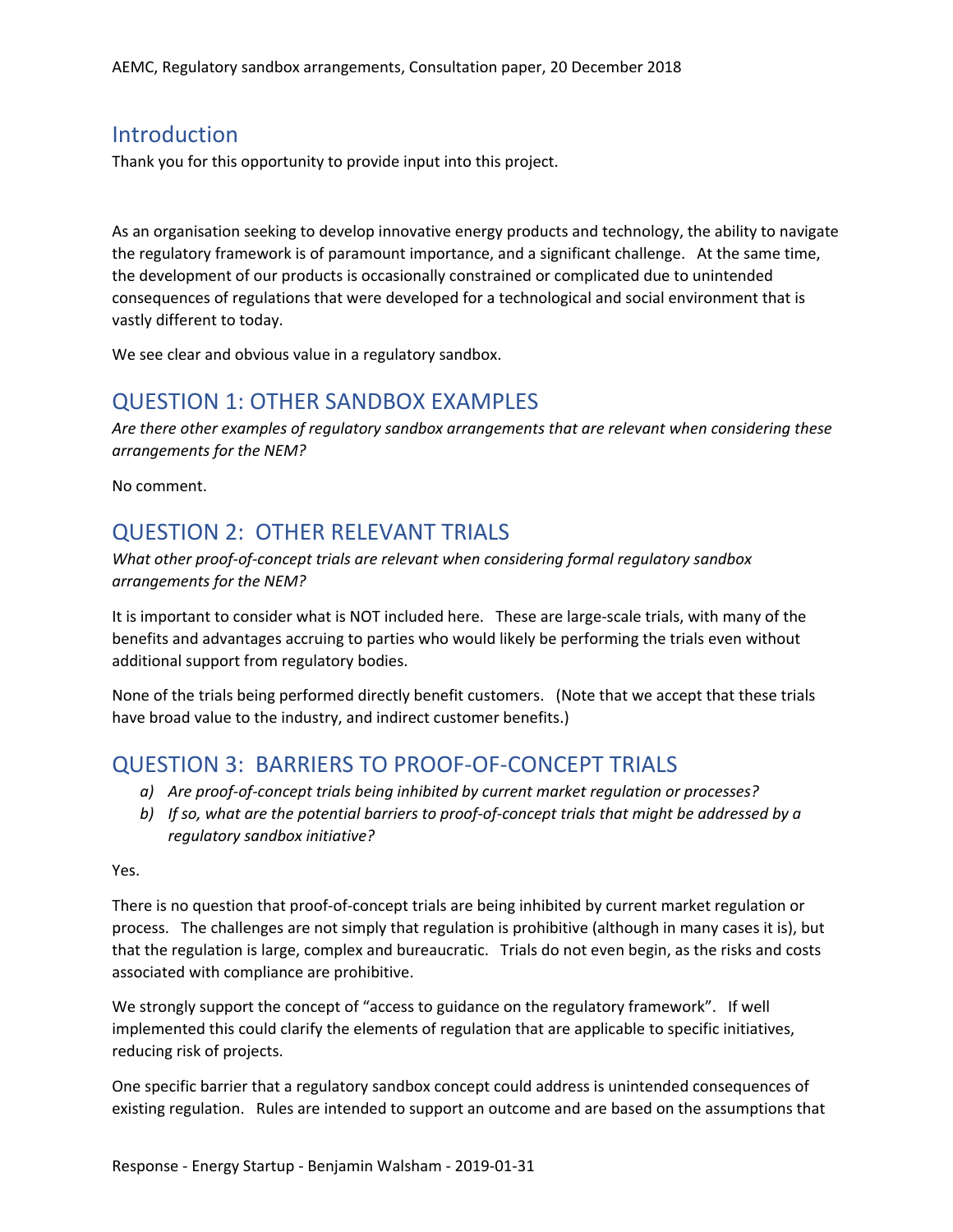were in place when they were created. As technological capabilities improve, these assumptions may become invalid. Regulators are aware of this and regularly modify rules to support changes. However, this process is reactive and directly inhibits innovation, as the cost of innovation must include the costs of meeting irrelevant (or detrimental) regulation, or the cost of getting the regulation changed.

Regulatory sandbox arrangements could allow for innovators to meet the PURPOSE of rules, while exempting them from constraints associated with implementation of those rules.

# QUESTION 4: ACCESS TO GUIDANCE ON THE REGULATORY FRAMEWORK

- *a) Is there a lack of access to guidance for innovative new entrants on navigating the energy regulatory framework?*
- *b) If so:*
	- *● What type of guidance is needed?*
	- *● Who should provide it?*
	- *● Should guidance be coordinated across the AER, AEMO and AEMC?*
	- *● How should the provision of guidance be funded?*
	- *● Should an application be required in order to gain access to detailed guidance? If so, what criteria should apply?*
- *c) (c) Is there a role for binding advice from market bodies on certain aspects of the regulatory framework to support proof-of-concept trials?*

Yes. Guidance in a range of different forms would be of value.

There is a very large body of regulation associated with the energy industry. This ranges from how to deal with high voltage power lines, to carbon emissions, to how to deal with an angry customer. Simply guiding an organisation towards the applicable regulations would provide confidence that a potential new market entrant has accurately assessed the risks and costs associated with compliance.

We have no preference on WHO provides the guidance, but we strongly recommend that it should be coordinated as broadly as possible, including not just national bodies but also jurisdictional regulators. In cases where jurisdictional guidance cannot be offered, it should be clear that additional regulations exist and how and where additional support can be provided.

We have no view on how guidance should be funded. We do have view that if you seek payment from innovators themselves, you will make the service inaccessible to those who could benefit most from it. Supporting innovation and encouraging new entrants has market benefits that extend well beyond the innovator, and this should be encouraged.

Application processes within the industry are typically significant bureaucratic efforts. They require a lot of work from the organisation applying, take an extended period to be reviewed, rewritten and assessed. If this process is more costly than, say, seeking external legal advice, then it is clearly pointless. Access to the service should be as broad as possible, to encourage early-stage organisations.

We do not believe binding advice is necessary. If it can be achieved without extending the process or making it more costly, then of course this would be preferred. However, this seems unlikely to be achievable. This would be more appropriate to fall under a more formal sandbox arrangement.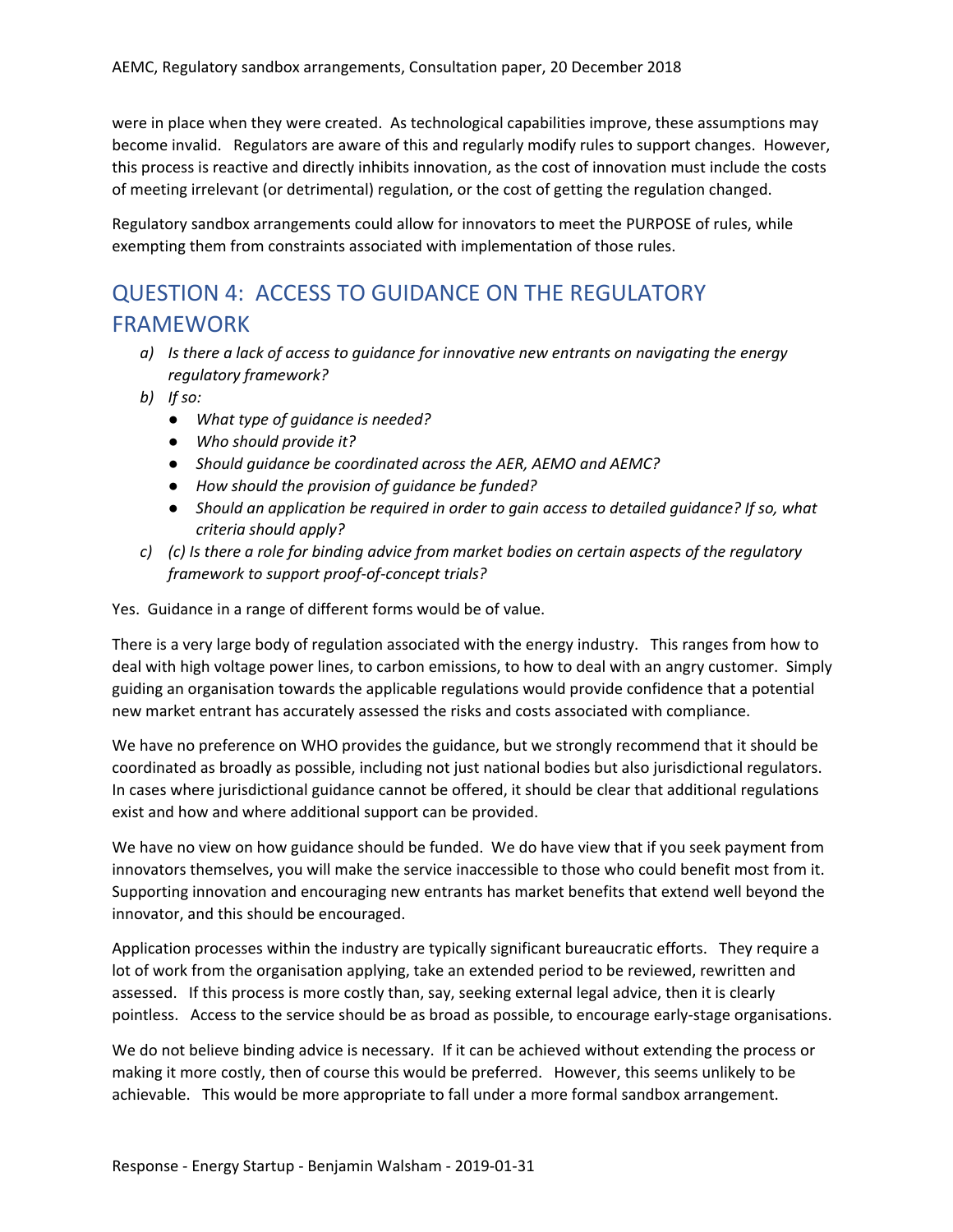# QUESTION 5: TRIALS UNDER AER ENFORCEMENT DISCRETION

- *a) Is the AER's ability to issue no action letters, provide waivers and exemptions, and use its enforcement discretion sufficient to facilitate proof-of-concept trials in the NEM? If not, why?*
- b) Is there a need for a more formal process for proponents of proof-of-concept trials to seek a no *action letter?*
- *c) Should no action letters that facilitate innovation or proof-of-concept trials be made public?*

The AER process is opaque and inaccessible to early stage innovators. They also do not have a mandate to support innovation, so the tools above are currently insufficient to support innovation and proof-of-concept trials.

A more formal process for seeking exemptions may resolve these issues, however a simple tweaking of existing processes is likely to be insufficient, considering the purpose of these processes needs to be fundamentally expanded.

We have no position on making these exemptions public.

## QUESTION 6: THE NEED FOR A FORMAL REGULATORY SANDBOX

- *a) Would formal regulatory sandbox arrangements, where some regulatory requirements are relaxed on a time-limited basis whilst appropriate safeguards remain in place, serve to better facilitate proof-of-concept trials in the NEM?*
- *b) What other regulatory tools are needed to facilitate proof-of-concept trials?*

Yes. See question 3.

# QUESTION 7: DESIGN OF A FORMAL REGULATORY SANDBOX ARRANGEMENTS, IF REQUIRED

- *a) If required, should the objective of the formal regulatory sandbox arrangements be to facilitate further proof-of-concept trials in the NEM? If not, what should the objective be?*
- *b) If required, what metrics should be used to measure the success of a formal regulatory sandbox arrangement?*
- *c) If required, what should be the high-level criteria for accessing a regulatory sandbox arrangement?*
- *d) How could fairness be addressed in the case where proponents of similar trials apply to access sandbox arrangements but only a limited number of trials can be accepted?*
- *e) If required, what should be the key features of a formal regulatory sandbox arrangement for the NEM?*
- *• What regulatory arrangements should be within scope to consider for relaxation?*
- *• What should be the safeguards for consumers?*
- *• What obligations should be placed on the participants (e.g. knowledge sharing requirements)?*